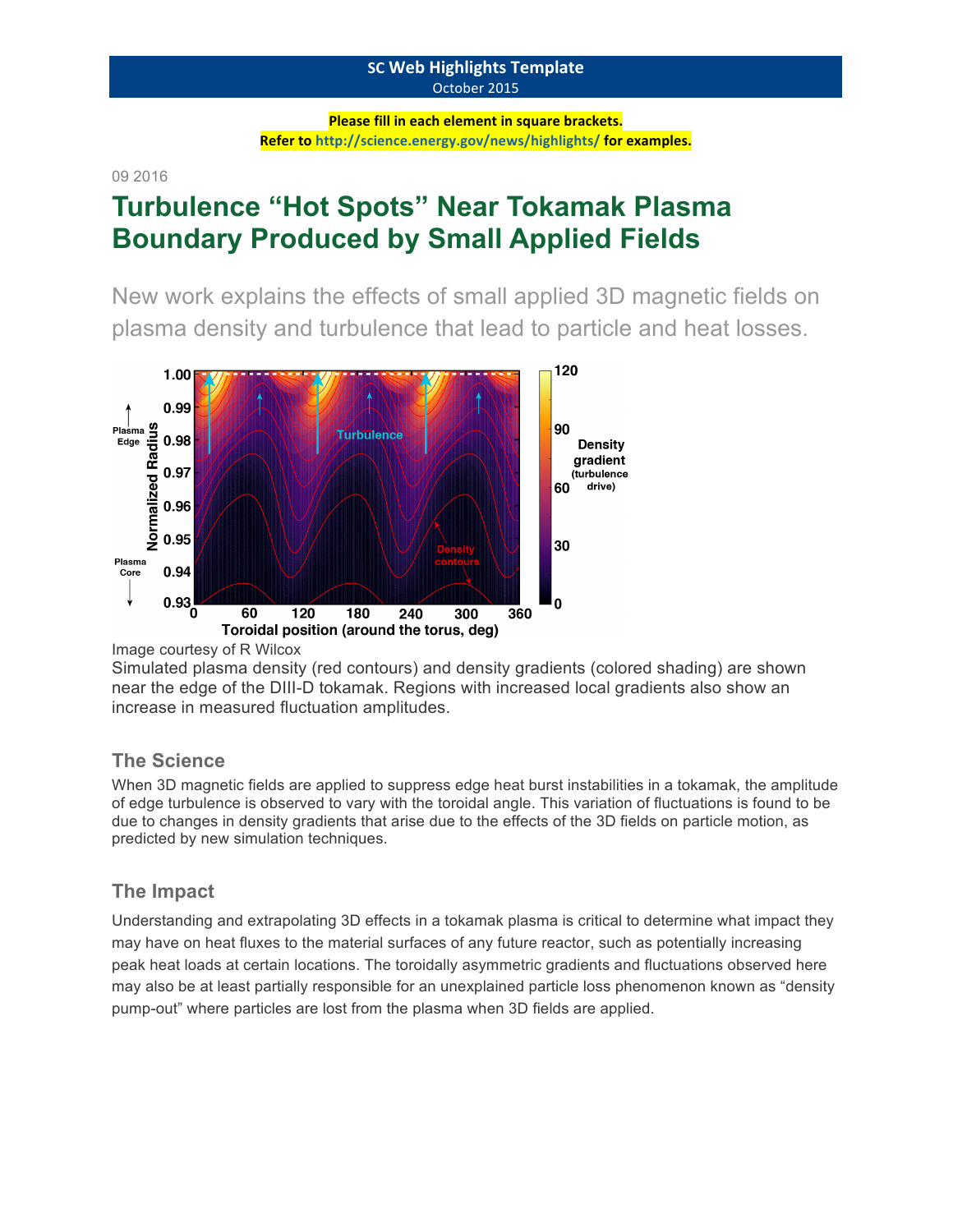#### **Summary**

Periodic edge heat burst instabilities can be suppressed in tokamaks by applying small 3D magnetic fields. The new insight reported here is that when these fields are applied, edge density gradients vary as one moves around the plasma torus. It is found that regions with increased normalized density gradients are correlated with increased measured density fluctuation amplitudes. These toroidally asymmetric fluctuations may cause an increase to the peak heat fluxes to the material surfaces, which are already difficult to handle. Rather than these gradient changes being caused by the simple displacement of magnetic flux surfaces, equilibrium modeling using the M3D-C1 code shows that the density actually changes locally *within the flux surfaces* due to the interaction of the 3D fields with particle trajectories. Good qualitative agreement between pedestal measurements and the equilibrium modeling at different toroidal phases provides a basis for confident extrapolation of the physics model to future experiments, although improved measurements and modeling are required to get a fully quantitative match to theory. The effects may also be partially responsible for a poorly understood phenomenon known as "density pump-out". Overall, these results provide a much stronger foundation for prediction of how to optimize the use of 3D fields to regulate instabilities in fusion plasmas.

#### **Contact**

Robert Wilcox Oak Ridge National Laboratory wilcoxrs@ornl.gov

#### **Funding**

Work supported in part by the US DOE under contracts DE-AC05-00OR22725, DE-AC02-09CH11466, DE-FG02-08ER54999, DE-FG02-08ER54984, DE-FC02- 04ER54698.

#### **Publications**

R.S. Wilcox et al., "Evidence of Toroidally Localized Turbulence with Applied 3D Fields in the DIII-D Tokamak." Phys. Rev. Lett. **117**, 135001 (2016). DOI: 10.1103/PhysRevLett.117.135001

R.S. Wilcox et al., "Modeling of 3D magnetic equilibrium effects on edge turbulence stability during RMP ELM suppression in tokamaks." Submitted to Nuclear Fusion.

#### **Related Links**

[include optional related links, one per line]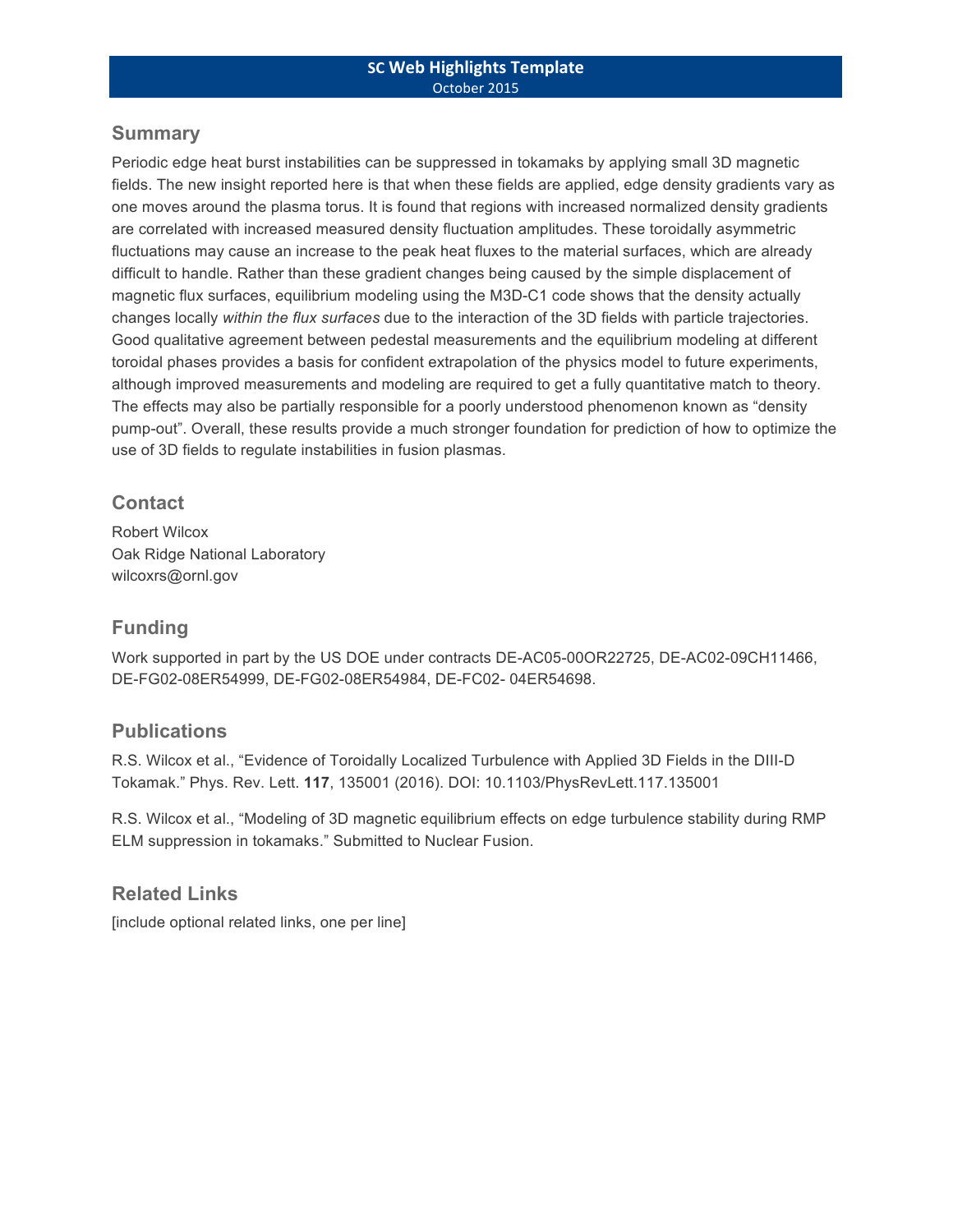#### **SC Web Highlights Template** October 2015

## **Additional information that will not be publically displayed on the webpage:**

| Image usage rights:<br>Click here to enter text.                             |
|------------------------------------------------------------------------------|
| <b>Program Contact(s):</b>                                                   |
| Click here to enter text.                                                    |
| <b>Originating Reviewer(s) (if applicable):</b><br>Click here to enter text. |
| <b>Internal Reviewer(s):</b><br>Click here to enter text.                    |